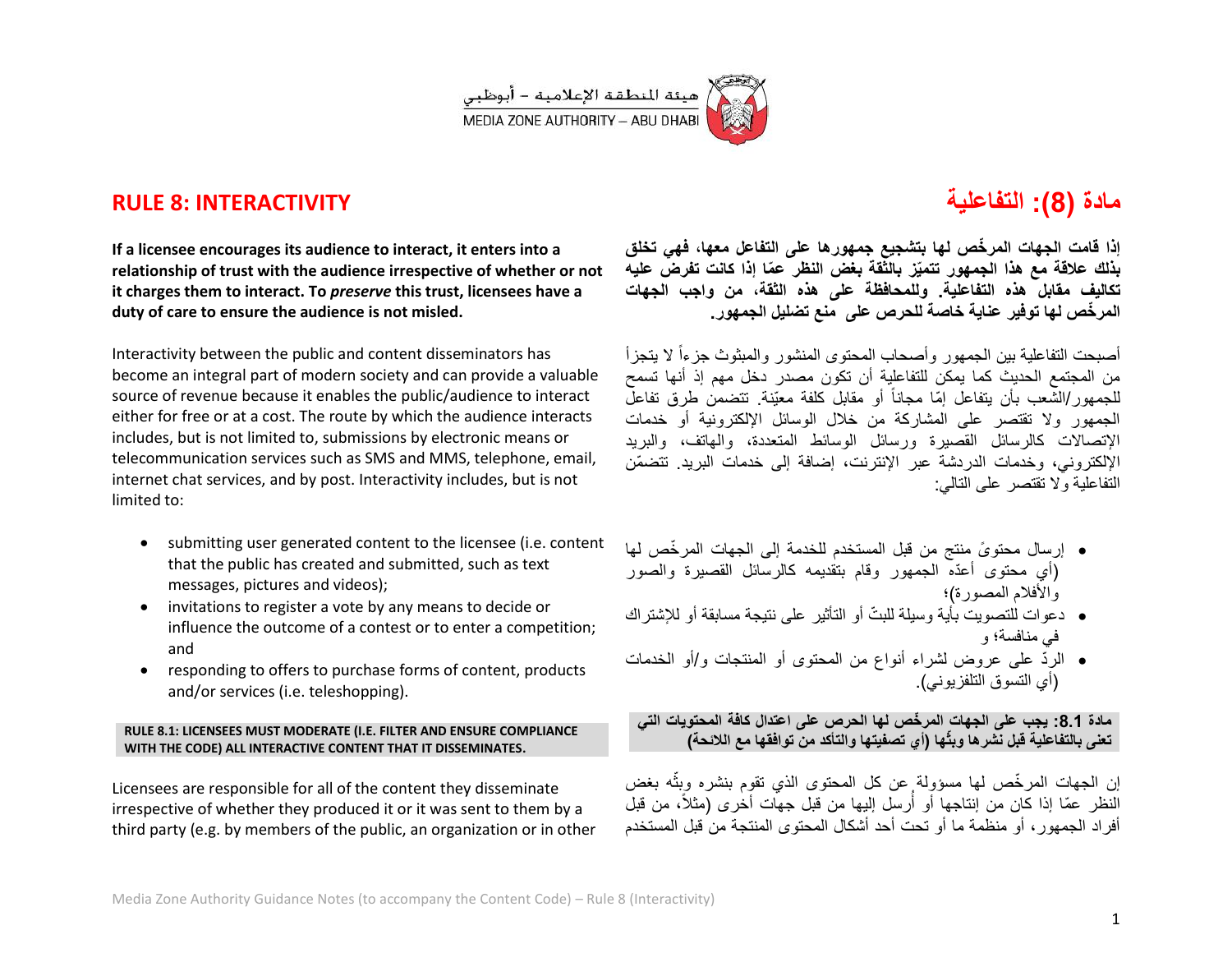

forms of user generated content ). All content that has been submitted by third parties must be considered, complied and approved by the licensee *before* it is disseminated to ensure that it does not contain anything that might breach the Code.

**RULE 8.2: LICENSEES SHOULD NOTIFY THE AUDIENCE OF ANY AND ALL RELEVANT INFORMATION RELATING TO INTERACTION CHARGES. SUCH INFORMATION MUST BE CLEAR, DISPLAYED OR STATED PROMINENTLY AND MUST NOT MISLEAD, FOR EXAMPLE, BY LEADING TO UNREASONABLE OR UNFORSEEN COSTS. THIS IS PARTICULARLY IMPORTANT IF THE INTERACTIVE CONTENT IS AIMED AT, OR LIKELY TO APPEAL TO, CHILDREN**

Charging the audience to interact with content may provide a valuable source of revenue. However, in terms of best practice, licensees should make available to the audience the details of all charges connected to invitations to interact. This approach is designed to safeguard viewer trust and provide adequate protection for those members of the audience who pay to interact with licensees. It also provides appropriate information upon which the audience can make informed decisions as to whether to interact or not.

Licensees should consider asking children to get permission from whoever pays the telephone bill *before* they interact and think about permitting them to interact in other ways (i.e. through a website) to avoid them incurring any costs.

Relevant information about how to interact with licensees can be provided by a variety of means including:

- on-screen text;
- a verbal announcement; and/or
- via the licensee's website (the audience should be directed by

الأخرى). يجب على الجهات المرخّص لها مراجعة وتلطيف والموافقة على كل المحتوى المرسل *قبل* نشره وبثه وذلك للحرص على عدم احتوائه على ما يمكن أن بخر ق أحكام اللائحة.

**مادة :8.8 ُتش َّجع الجهات المر ّخص لها على إعالم الجمهور بكافة المعلومات المتعلّقة بالكلفة المتو ّجبة مقابل التفاعل. ٌجب أن تكون هذه المعلومات واضحة ومعروضة بشكل بارز، كما ال ٌجب أن تضلّل الجمهور على سبٌل المثال بدفعهم إلى تكّبد تكالٌف عة. إ ّن ذلك مه ّم بشكل خاص فً حال كان المحتوى مو ّجه غٌر معقولة أو متوق أو من ّ شأنه أن ٌجذب األطفال.**

قد يشكل فرض تكاليف على الجمهور للتفاعل مع المحتوى مصدر ربح قيّم. إلا أنه، ومن حيث أفضل الممار سات، على الجهات المر خّص لها جعل تفاصيل كافة التكاليف المرتبطة بدعوتها إلى التفاعل في متناول الجمهور. إن هذه المقاربة مصمّمة للحفاظ على ثقة المشاهد وتوفير الحماية المناسبة لأفراد الجمهور الذين يدفعون مقابل تفاعلهم مع الجهات المر خّص لها. كما أنها تؤمن المعلومات المناسبة التي، بناءً عليها، يتمكن الجمهور من اتخاذ القرار بالمشاركة أو عدم المشاركة.

على الجهات المر خص لها الاخذ بعين الاعتبار ان يقوم الاطفال بسؤال المسؤولين عن دفع قوائم الهاتف حول السماح لالطفال بالمشاركة وذلك لتفادي احتساب اي تكلفة ناتجة *قبل* المشاركة (مثلا عبر المواقع الالكترونية)

يمكن تأمين المعلومات المناسبة حول كيفية التفاعل مع الجهات المرخّص لها من خلال مجمو عة من الوسائل، بما فبها:

- الرسائل الظاهرة على الشاشة؛
	- اإلعالن الشفهً؛ و/أو
- عبر المواقع اإللكترونٌة للجهات المر ّخص لها )الجهات المر ّخص لها تشٌر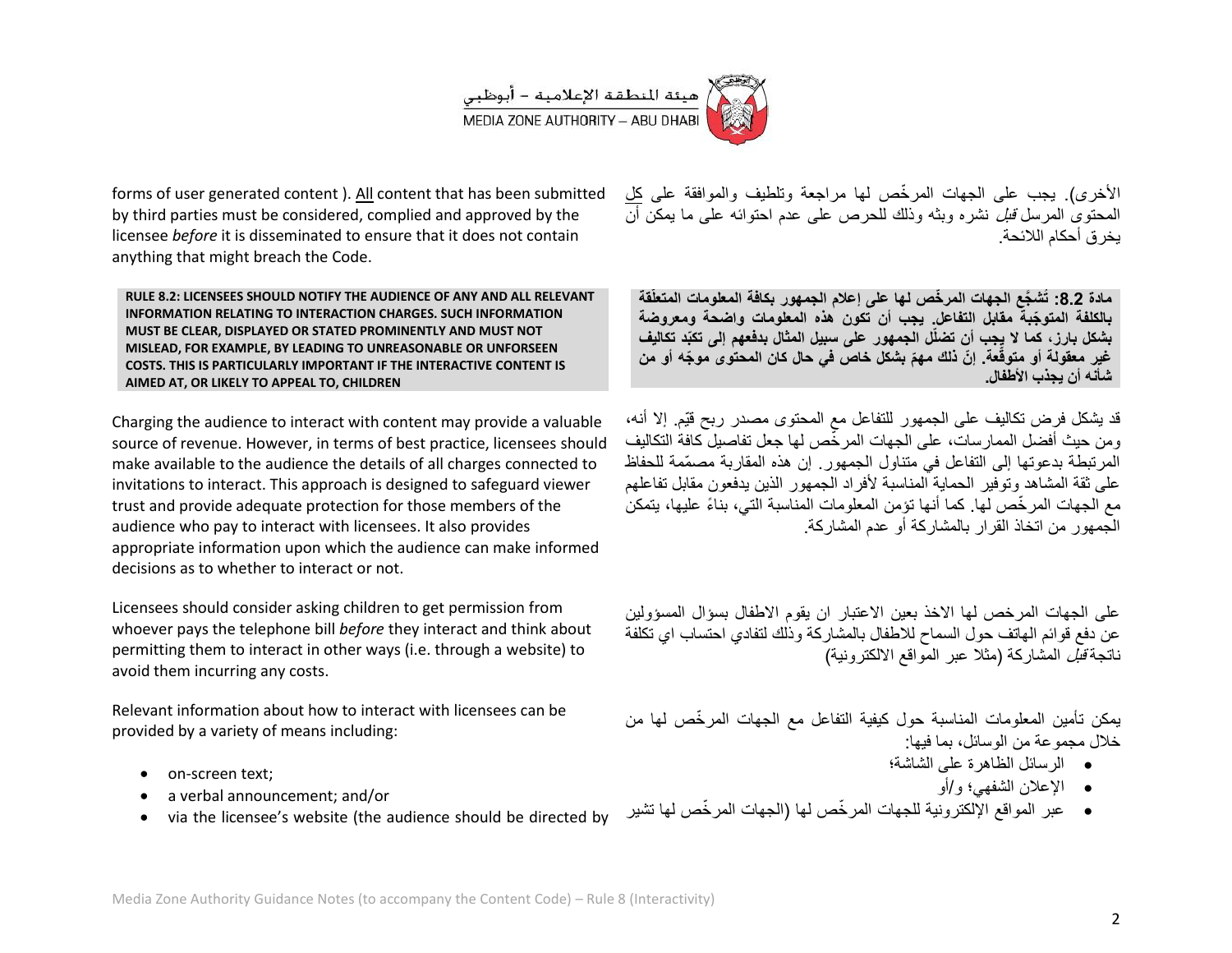

the licensee to the website if this option is chosen)

It is important that the information provided should refer to the likely charges to be expected. Whilst it is for licensees to decide how it should adopt best practice in relation to interaction charges, the requirement in the rule is clear; however it is presented, the information should be clear and should not mislead the audience.

**RULE 8.3: COMPETITIONS AND VOTING MUST BE CONDUCTED FAIRLY. LICENSEES MUST:**

**(a) provide the relevant details of how the competition or vote is to be conducted, including all of the entry or voting options that are available and the opening and closing times for when participation is possible; and**

#### **(b) describe prizes accurately**

A competition is an item of content in which the audience is invited by the licensee to interact for the opportunity to win a prize.

Voting is when the audience is invited to register a vote (usually electronically by SMS or email) to decide or influence, at any stage, the outcome of a contest such as a singing or poetry contest (e.g. Million's Poet).

It is vital that licensees draw up rules for the conduct of each competition or vote that is run. In particular, significant terms and conditions that may affect the audience's decision to interact must be stated at the time an invitation to interact is disseminated. We also advise that licensees make available, and inform the audience where to find, the full terms and conditions for each competition or vote that is conducted (for example by putting them on their website).

لمراجعة الموقع الإلكتروني المعنى إن كان ذلك من ضمن الخيارات).

من المهم جداً أن تشير المعلومات المزوّدة إلى التكاليف المحتملة والمتوقعة. في حين أنه بعود الأمر للجهات المر خّص لها أن تقرّر اعتماد الطربقة المثلى في ما بتعلق بتكاليف التفاعل، ببقى الشرط المذكور في المادة واضحاً؛ يجب أن تكون المعلومات واضحة وغير مضللة للجمهور كيفما تمّ عرضها. j

**مادة :8.8 ٌجب التحلً بالعدل والنزاهة عند إجراء المسابقات. فٌجب على الجهات المر ّخص لها التال:ً**

أ- توفير كافة التفاصيل المتعلّقة بعملية إجراء المسابقات أو التصويت، بما في أ ذلك خبارات الإشتراك أو إرسال التصوبت المتوفّرة ومواعيد فتح وإغلاق أبواب اإلشتراك؛ و

ب- وصف الجوائز بشكل دقٌق

المسابقات هي مادة من مواد المحتوى، يُدعى من خلالها الجمهور إلى التفاعل من قبل الجهات المر ّخص لها وذلك مقابل الفرصة لربح جائزة.

أما التصويت، فهو حين يُدعى الجمهور لتسجيل تصويته (غالباً ما تكون الوسيلة المتبعة إلكترونية، أي عبر إرسال الرسائل القصيرة أو البريد الإلكتروني) للبتّ أو التأثير ًفي نتيجة المسابقة - في أية مرحلة من المراحل - كتلك الخاصة بالغناء أو إلقاء الشعر، كمسابقة شاعر المالٌٌن على سبٌل المثال.

يعتبر من الأساسي جداً أن تضع الجهات المرخّص لها قوانين سير عملية كلّ مسابقة أو تصويت بنمّ إجراؤه. ويجب بشكل خاص تحديد الشروط والأحكام التي من شأنها أن تؤثّر على قرار الجمهور للتفاعل، وذلك عند نشر وبثّ الدعوة إلٰى الُّتفاعل كما ننصح الجهات المر ّخص لها أن تُعلم الجمهور عن المكان، وتضع فً متناوله، الشروط والأحكام الكاملة لكلّ مسابقة أو عملية تصويت تجري (مثلاً من خلال عر ضبها على الموقع الإلكتر وني).